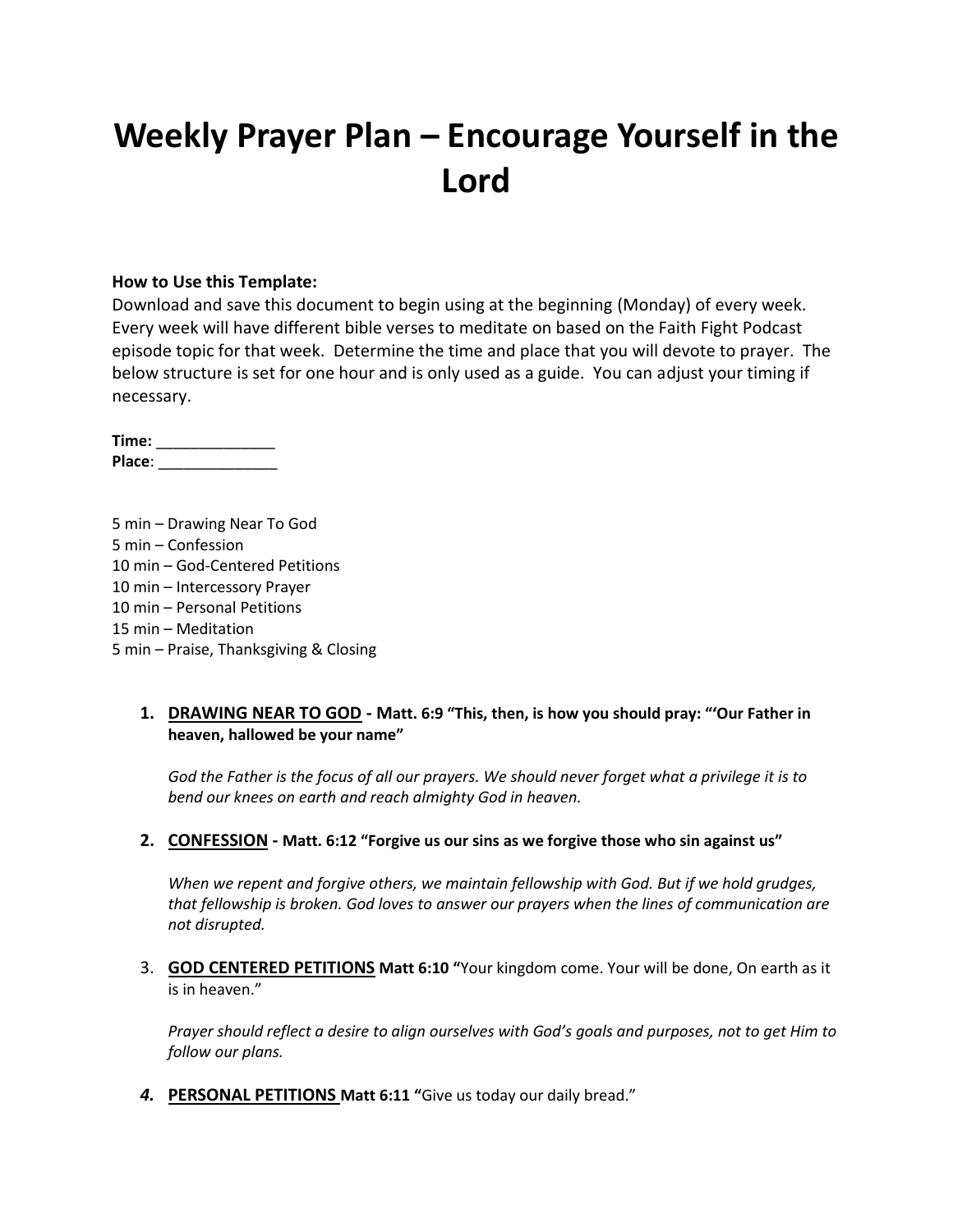*We are dependent upon the Lord for our needs and He wants us to come to Him with our requests.*

5. **MEDITATION Joshua 1:8** "Keep this Book of the Law always on your lips; meditate on it day and night, so that you may be careful to do everything written in it. Then you will be prosperous and successful."

*Meditation is thinking about the word of God to understand what it means in the context of the scripture and how it can apply to your life today. The Word of God is powerful enough to still be relevant in your life today even though it was written thousands of years ago.*

#### **Read through the scripture passages for today as listed below:**

Meditational Verse Monday: Psalms 139:1-24 Tuesday: Daniel 1:1-21 Wednesday: Jeremiah 32:36-44 Thursday: Matthew 6:19-34 Friday: Luke 8:22-25 Saturday: Job 42:1-2 Sunday: Matthew 10:28-31

**Once you have read the scripture for today, write down your answer to the questions below or any other insight/revelation that you receive in your prayer journal.** 

- 1. Is there a promise to claim?
- 2. Is there a lesson to learn?
- 3. Is there a blessing to enjoy?
- 4. Is there a command to obey?
- 5. Is there a sin to avoid?
- 6. Is there a new thought to carry with me?
- **6. PRAISE & THANKSGIVING 1 John 5:14-15** "This is the confidence we have in approaching God: that if we ask anything according to his will, he hears us. And if we know that he hears us whatever we ask—we know that we have what we asked of him."

*We can end our prayer time with confidence that God has heard our prayer and will answer in His perfect timing. Demonstrate your faith in Him by showing thanks before you see the answer to your prayers.*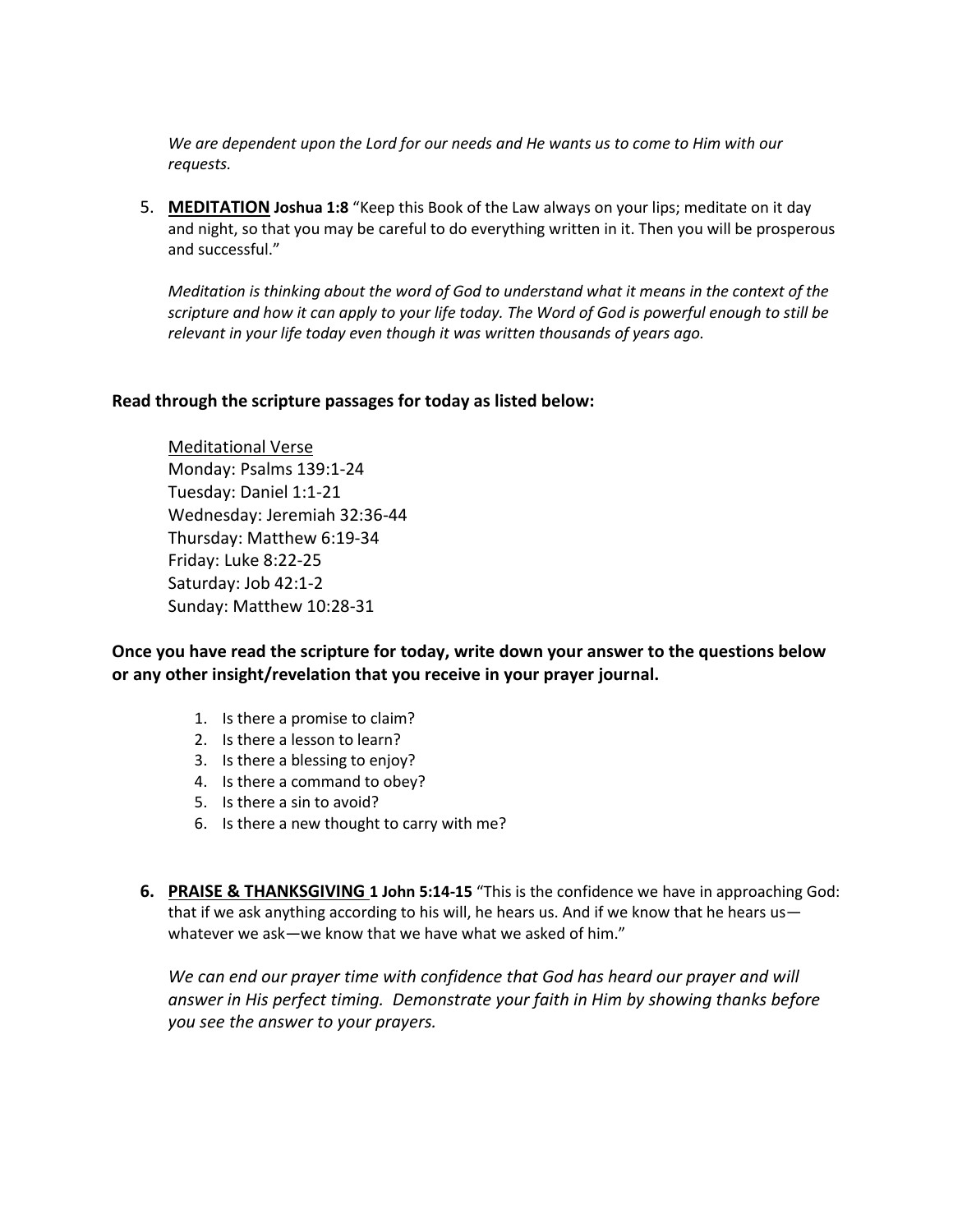# **Bible Verses & Notes Encourage Yourself in the Lord**

From time to time we all need to remember the verses and promises from the Bible to encourage ourselves in the Lord. We see in 1 Sam 30:6 that David had to encourage himself in the Lord and this is something that we need to do regularly. We need to remember the verses and promises that God has given us in his word and confess them to speak to the situation and to the devil about the promises that God ordained for us to walk in. Doing this will cause us not to be overwhelmed by the situations that we face. Let's get into this episode.

*But Daniel resolved not to defile himself with the royal food and wine, and he asked the chief official for permission not to defile himself this way.* 

*Daniel then said to the guard whom the chief official had appointed over Daniel, Hananiah, Mishael and Azariah, "Please test your servants for ten days: Give us nothing but vegetables to eat and water to drink. Then compare our appearance with that of the young men who eat the royal food, and treat your servants in accordance with what you see." So he agreed to this and tested them for ten days. At the end of the ten days they looked healthier and better nourished than any of the young men who ate the royal food. - Daniel 1:8, 11-15 NIV*

In terms of ability, Daniel and his friends stood head and shoulders above all of the wise men of Babylon. That's because their allegiance was to the King of kings. That's what we see here as they chose no to defile themselves with the Royal food. So to when our allegiance is towards God and his purposes, he will allow us to shine brighter that others around us in the world.

*"Keep your lives free from the love of money and be content with what you have, because God has said, "Never will I leave you; never will I forsake you." So we say with confidence, "The Lord is my helper; I will not be afraid. What can mere mortals do to me?" - Hebrews 13:5-6 NIV*

The writer of Hebrews is actually quoting Deuteronomy 31:6. The human tendency is to be afraid or discouraged when situations arise. But we are to remember that our trust is not in money or other people but in God alone. He may work through other people or proved you with a financial miracle but our trust and hope should be on God alone. He will see you through this situation.

*Dear friend, I pray that you may enjoy good health and that all may go well with you, even as your soul is getting along well. - 3 John 1:2 NIV*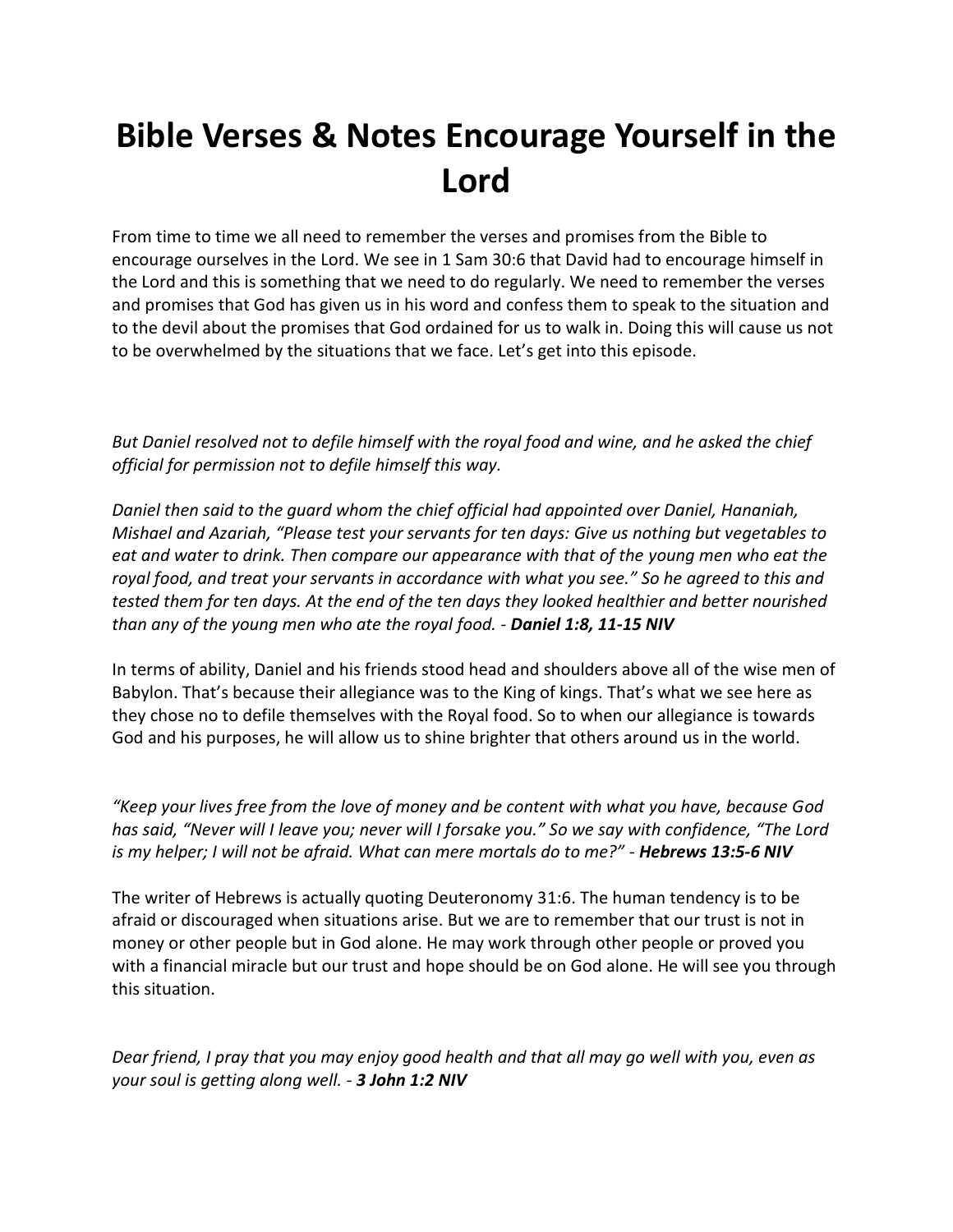If you think that God doesn't want you to be 100% healthy, that's a lie from the pit of hell. He wants you to be healthy, fully mobile even as you get up in years. I'm talking about 50+. It will just require a bit more effort on your part. God also wants you to prosper in every area in your life. So confess it and expect it everyday of your life.

"*Look at the birds of the air; they do not sow or reap or store away in barns, and yet your heavenly Father feeds them. Are you not much more valuable than they? Can any one of you by worrying add a single hour to your life? "And why do you worry about clothes? See how the flowers of the field grow. They do not labor or spin. Yet I tell you that not even Solomon in all his splendor was dressed like one of these. If that is how God clothes the grass of the field, which is here today and tomorrow is thrown into the fire, will he not much more clothe you—you of little faith?" - Matthew 6:26-30 NIV*

Birds don't worry about where they are going to get their next meal. God provides for them. Flowers don't worry about how they will look. God has already put in them how beautiful they will look. God has already made provision for these things so that they can do what they were created to do. In our case, we are created to worship God. We were created to have dominion on the earth and to rule over everything that God has given us. Why do we get distracted to worry about the trivial things in life. Seek God first and his purposes. God is a good father to take care of all our needs and desires for us. Even the things that are only for our pleasure. He will take care of.

*I* will give them singleness of heart and action, so that they will always fear me and that all will *then go well for them and for their children after them. I will make an everlasting covenant with them: I will never stop doing good to them, and I will inspire them to fear me, so that they will never turn away from me. I will rejoice in doing them good and will assuredly plant them in this land with all my heart and soul. - Jeremiah 32:39-41 NIV*

Here we really see Gods heart and how much he wanted to bless and establish the nation of Israel in the promised land. The same is true for us today. God has made an everlasting covenant with us through Jesus and he only wants to do us good and establish us. This is a promise that we can pray and stand on daily. We need to come into alignment with what God is doing and fulfill our part in his purposes. This is what this verse means when it says He will give us singleness of heart and action.

## *I praise you because I am fearfully and wonderfully made; your works are wonderful, I know that full well. - Psalms 139:14 NIV*

You are not a mistake or have flaws that inhibit you from doing what God has called you to do. Today social media has too much influence on what we should be or how we should act and if we don't measure up to that level we see ourselves as inadequate, not sufficient or lacking in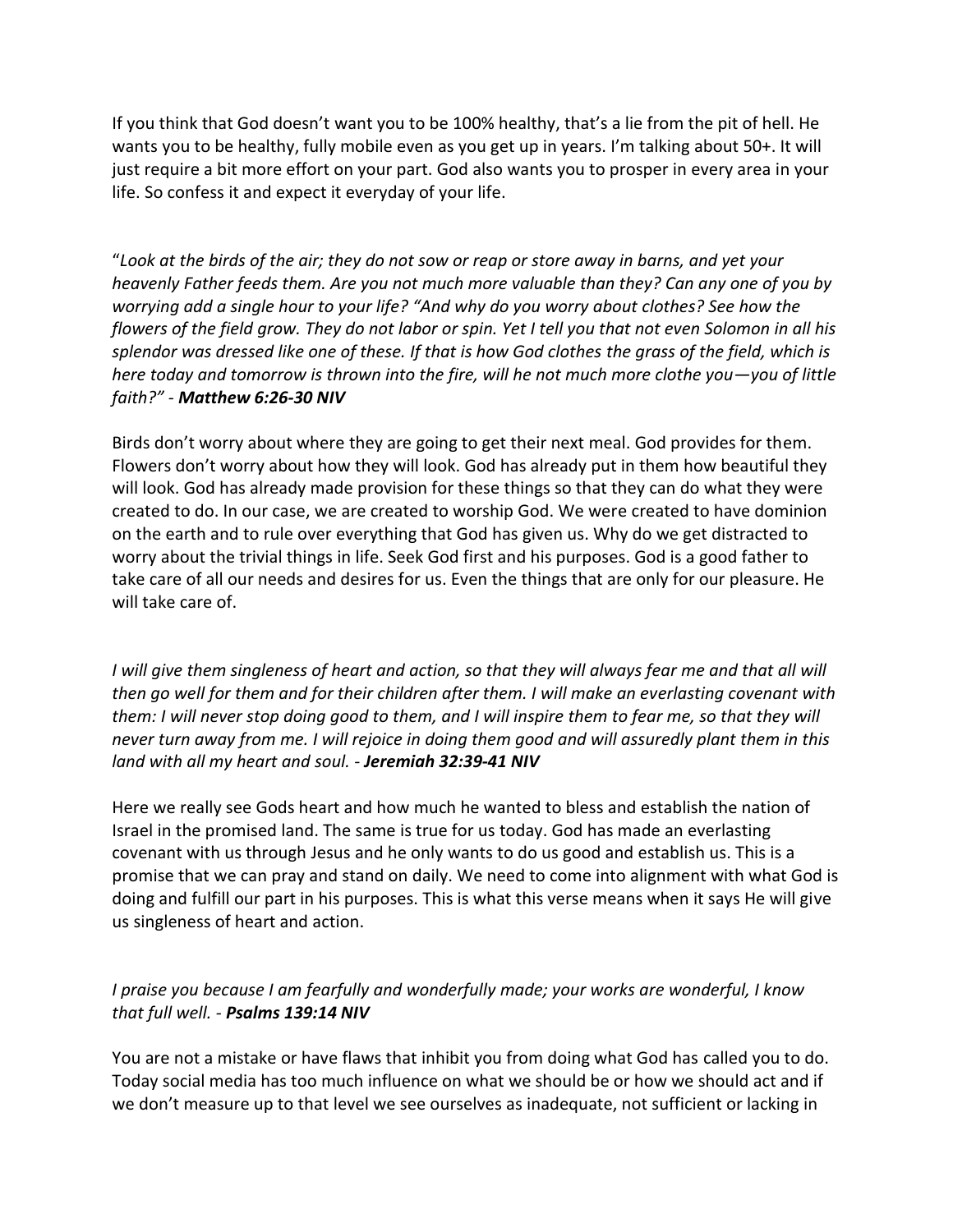some way, shape or form. The truth is that you are wonderfully made not missing anything. And fearfully made, meaning the world should not intimidate you from doing what God put in your heart to do.

## *Then Job replied to the Lord: "I know that you can do all things; no purpose of yours can be thwarted. - Job 42:1-2 NIV*

This is a verse that I constantly remind myself of when things get tough. I include in my prayers often. Knowing who God is, we have to conclude that He can do all things. Anything that he wants. And since that is the case, if he planned to do something in your life, he will see it come to pass. We just need to trust him and be patient until his perfect timing. Job had to go through some stuff to figure this out but you and I have the Bible to read and remind ourselves of what God did in the past. And what he can do in our lives today.

# *And we know that for those who love God all things work together for good, for those who are called according to his purpose. - Romans 8:28*

And we all know this verse but at times we thing that we don't qualify. If you are saved and walking with Jesus daily, you qualify for all things to work out for your good. And not just partially good. Not only good enough. Pray and enforce Gods word that you will see the full measure of things working out for your good.

## *Are not two sparrows sold for a penny? Yet not one of them will fall to the ground outside your Father's care. And even the very hairs of your head are all numbered. So don't be afraid; you are worth more than many sparrows. - Matthew 10:29-31 NIV*

The amount of details that God knows about you is incomprehensible by us. Our minds can't grasp all he knows about us. God is sovereign over the events of your life. Nothing comes to you that hasn't pass through Gods fingers first. We are all very valuable to him. Think of the price that He paid for us in the blood of his only son Jesus.

*One day Jesus said to his disciples, "Let us go over to the other side of the lake." So they got into a boat and set out. As they sailed, he fell asleep. A squall came down on the lake, so that the boat was being swamped, and they were in great danger. The disciples went and woke him, saying, "Master, Master, we're going to drown!" He got up and rebuked the wind and the raging waters; the storm subsided, and all was calm. "Where is your faith?" he asked his disciples. In fear and amazement they asked one another, "Who is this? He commands even the winds and the water, and they obey him." - Luke 8:22-25 NIV*